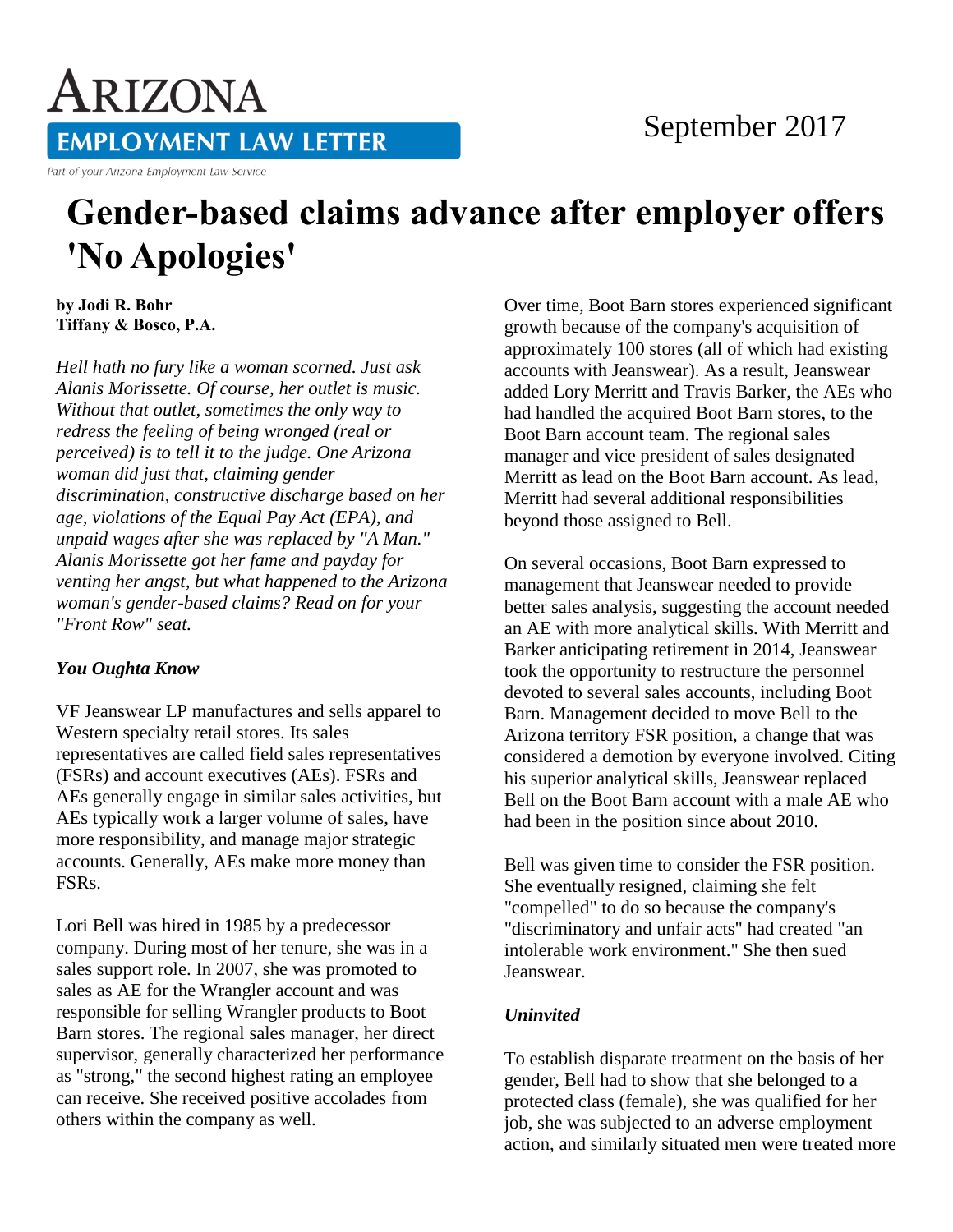favorably or her position was filled by a man. Jeanswear argued that she failed to satisfy the latter two requirements. The court disagreed, rejecting the argument that her movement from AE to FSR was a "simple transfer" and therefore didn't constitute an adverse employment action.

Noting that a demotion is an adverse employment action, the court pointed out that even management viewed the "simple transfer" as a demotion for Bell. The court also rejected the company's argument that Bell failed to show that it treated her less favorably than similarly situated men, pointing out that she was replaced by a man. Thus, she met her initial showing for a case of sex discrimination.

Next, the company asserted a legitimate nondiscriminatory reason for reassigning Bell: the customer requested a person with more analytical skills. To keep her claim alive, Bell had to show that Jeanswear's articulated reason was unworthy of credence. She did just that by presenting evidence that the vice president of sales had told Boot Barn's vice president of buying "that he felt a male would be better to service" Boot Barn at that time, suggesting there was bias in favor of a male employee. The court concluded that whether Bell was subjected to disparate treatment was a question for the jury.

#### *Ironic*

Jeanswear also asked the court to dismiss Bell's claim that she was constructively discharged because of her age. To advance her age claim, Bell needed to demonstrate that she was at least 40, she was performing her job satisfactorily, she was discharged, and she was either replaced by a substantially younger employee with equal or inferior qualifications or discharged under circumstances giving rise to an inference of age discrimination. Jeanswear argued that Bell wasn't discharged, and the court agreed, dismissing her age claim.

Constructive discharge occurs when the working conditions deteriorate to the point that they become sufficiently egregious to overcome the normal motivation of a competent, diligent, and reasonable employee to remain on the job. A single isolated incident is insufficient to establish constructive discharge. The court found that no reasonable jury

could conclude that Bell's working conditions rose to the level of objective intolerability because after she learned of her change in position, she asked to stay on at Jeanswear as an AE with a different account. That fact alone undermined her assertion that her working conditions were intolerable.

#### *All I Really Want*

To save her EPA claim from dismissal, Bell needed to show that employees of the opposite sex in comparable jobs were paid different wages for "substantially equal" work and Jeanswear's defenses of the differential pay weren't enough to escape liability. Bell's base salary was \$74,000, and her target compensation was \$113,000, while a Boot Barn AE counterpart had a base salary of \$87,000 and target compensation of \$160,000.

Jeanswear argued that it used factors other than gender to determine salary, including, for the employees who were compensated more than Bell, longer sales experience (29, 33, and 12 years); level of responsibility and sales volume (\$26 million jointly managed; \$11 million to \$13 million individually managed); and job performance ("exceptional"). By contrast, according to Jeanswear, Bell had only six years of sales experience, \$18 million jointly managed, and a "strong" performance rating.

Bell asserted that she was in a sales role since 1985 and her experience was comparable to her male counterparts. She also argued that the jointly versus individually managed comparison wasn't credible because she individually managed Boot Barn for at least a year with comparable individual account levels. The evidence presented by both parties left sufficient room for uncertainty to render the question of discriminatory pay a factual determination for a jury.

#### *Hand in My Pocket*

Finally, Bell asserted an Arizona Wage Act claim, stating that Jeanswear owed her unpaid commissions for goods she took orders for while she was an AE that shipped after she resigned. Jeanswear urged the court to dismiss this claim, arguing Bell walked away from the unpaid commissions when she resigned. The claim rested on whether she had a reasonable expectation that